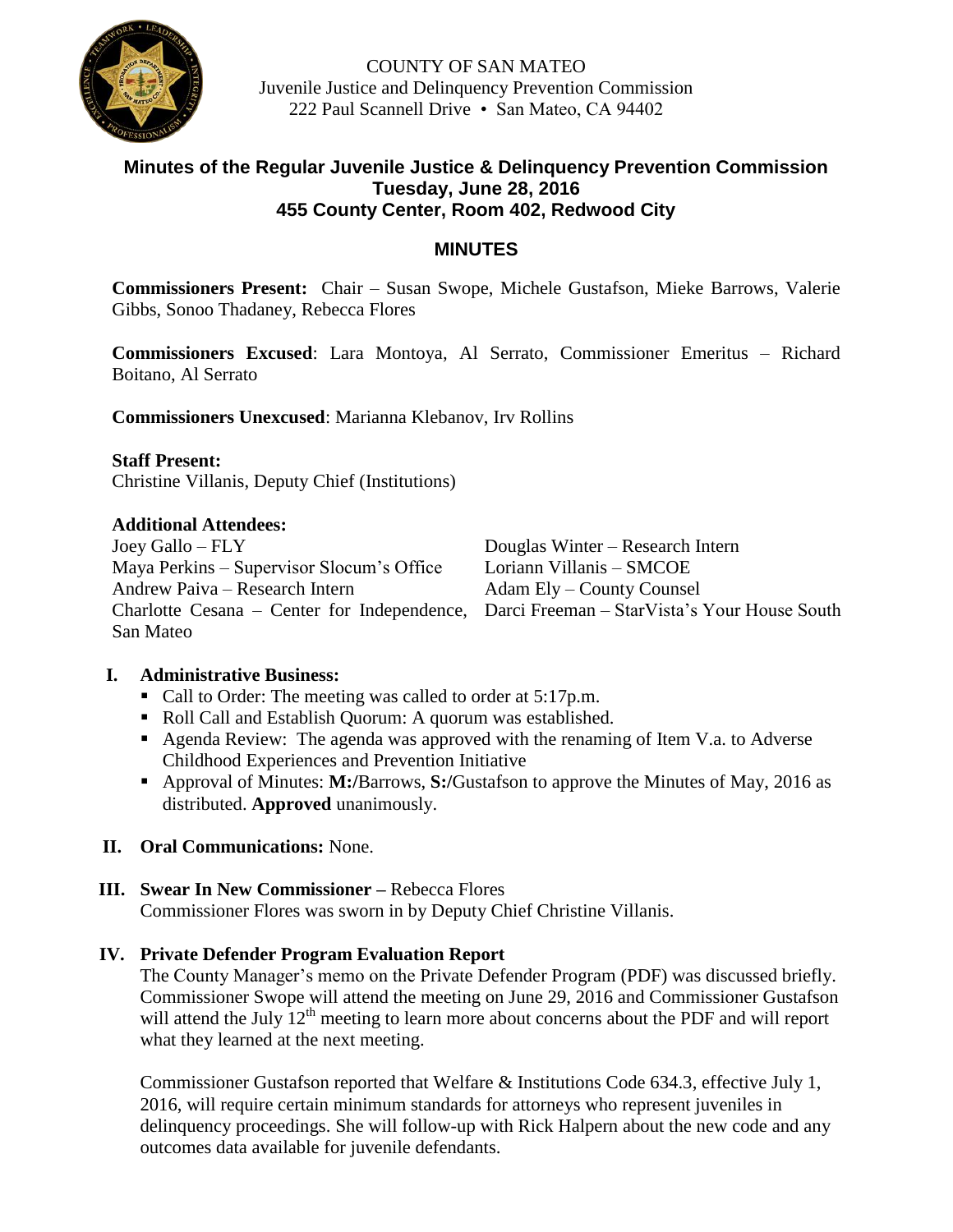## **V. Project Updates**

a. Adverse Childhood Experiences (ACEs) and Prevention Initiative (Thadaney) Research Interns, Andrew Paiva and Douglas Winter, introduced themselves and their research goals for the summer. Andrew will pull together information about what other states are doing especially best practices and prevention and treatment of ACEs. Four states-- Washington, California, Florida and Wisconsin--have passed legislation on ACEs.

Douglas will work on the legal aspects of the project, e.g., possible concerns that arise in integrating ACE-based evaluations and programs into existing systems. He will also look at other legal frameworks already in place in other states. Commissioner Thadaney noted that the goal is to identify the scope of what's being done that are evidence-based programs. They will report on their research in July.

# b. Group Home/Dependency Youth Project (Barrows)

Commissioner Barrows provided an update regarding AB403, the Continuum of Care that will eliminate group homes, only retaining high-level group homes. No one knows what will happen in January when the policy is implemented. She reported the Director at the Receiving Home said they are adding more intensive services and will be reclassified as a short-term, residential treatment program instead of a group home.

Commissioner Barrows noted that HSA is meeting with Probation in July to update them on how AB403 will be implemented in SM County – someone from the commission will attend. Commissioner Swope will try to meet with Assemblymen Mullen and Miller to discuss the concerns with the disappearance of group homes.

# **VI. Probation Remarks (Villanis)**

Deputy Chief Villanis shared a document showing the population of all three facilities from January to May 2016. She reported Camp Glenwood is adding programming for the boys, such as vocational training with Paxton Patterson and training the youth on trauma and how their brain functions. Project Change is on hold until next spring. An MOU is needed to continue the program. SMCOE is putting together a Bridge to Colleges/Careers program to offer youth.

Deputy Chief Villanis reported there are people from Notre Dame de Namur who want to start a book club that will include reporting and other projects, but will not earn any college credits. Probation is looking for ways to be more creative about keeping youth who aren't in school, busy. Three youth passed the accelerated, online Sociology college course.

New furniture is being purchased for all 3 facilities. New uniforms for the Institutions division are in the process of being distributed to staff.

## **VII. San Mateo Office of Education Remarks (Magee)** No report.

## **VIII. Liaison/Study Group Reports**

a. **Inspections Committee (Swope)**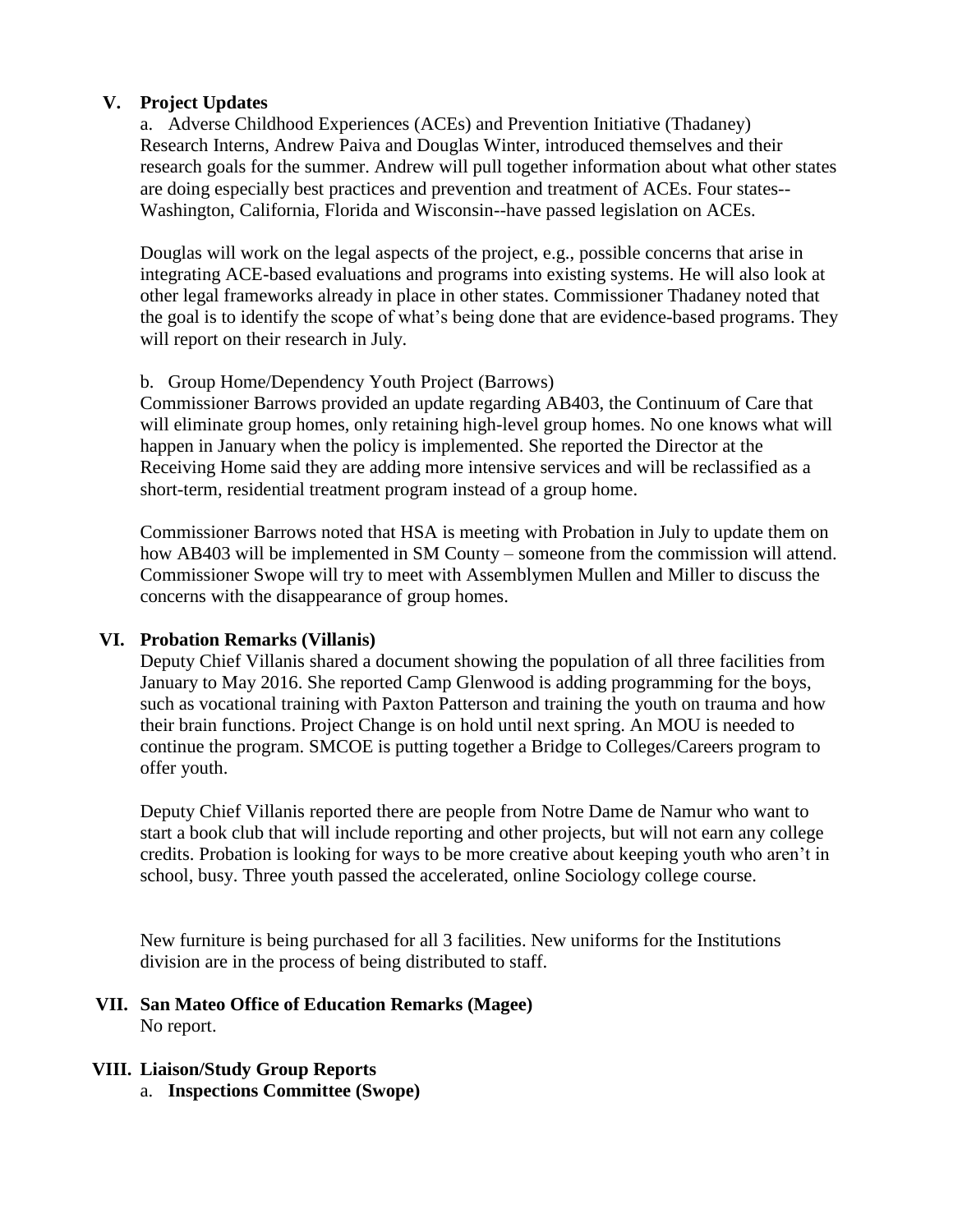Commissioner Gibbs reported that all three school inspections are completed. Youth will have access to computers and the Internet in the fall 2016 semester. SMCOE is being cautious in implementing this program to ensure all teachers and Probation staff are trained.

In response to a Commissioner's question, Deputy Chief Villanis said that a youth or unit could be kept from class if they are being disruptive. She will make sure that the teachers are aware of reasons youth(s) could be delayed or kept from class, and also let teachers know when youth are moved to another unit and so go to another class.

Commissioner Gustafson will make the changes to the school inspection reports and they will be integrated into the full facility inspections.

**M:/**Barrows, **S:**/Gustafson to approve the education inspection reports for Camp Kemp, Camp Glenwood and YSC with the changes as discussed – removal of specific data requests to be replaced with a general update on WASC accreditation goals and subject to confirmation of numbers of youth at Juvenile Hall who have IEPs.

Inspections Update:

- Camp Glenwood and the Receiving Home are completed.
- Camp Kemp is scheduled for July 14, 2016.
- Juvenile Hall is scheduled for July 15, 2016 and
- Canyon Oaks for July 25, 2016.

## b. **Youth Commission (MacAvoy)**

No report.

# c. **Community Schools Advisory Committee (Gibbs)**

No report.

## d. **Educational Advisory Committee (Rollins)**

No report.

## e. **Court and Probation Liaison (Gustafson)**

Commissioner Gustafson met with Judge Cretan about AB403. He is concerned about Juvenile Hall youth who have longer (e.g., 2-year) sentences. This poses a challenge for programming the older youth with the younger youth. Commissioner Gustafson will followup with Deputy Chief Brasil on the status of the Electronic Monitoring Program.

## f. **Annual Report (Swope)**

Commissioner Swope met with Maya Perkins from Supervisor Slocum's office and will reformat report to reflect her suggestions.

#### g. **Nominations (Barrows)**

There are 4 Commissioner vacancies, 1 is for a Commissioner 14-21 years old.

## h. **Legislative Committee (Swope)**

1. Public Safety and Rehabilitation Act Initiative No report.